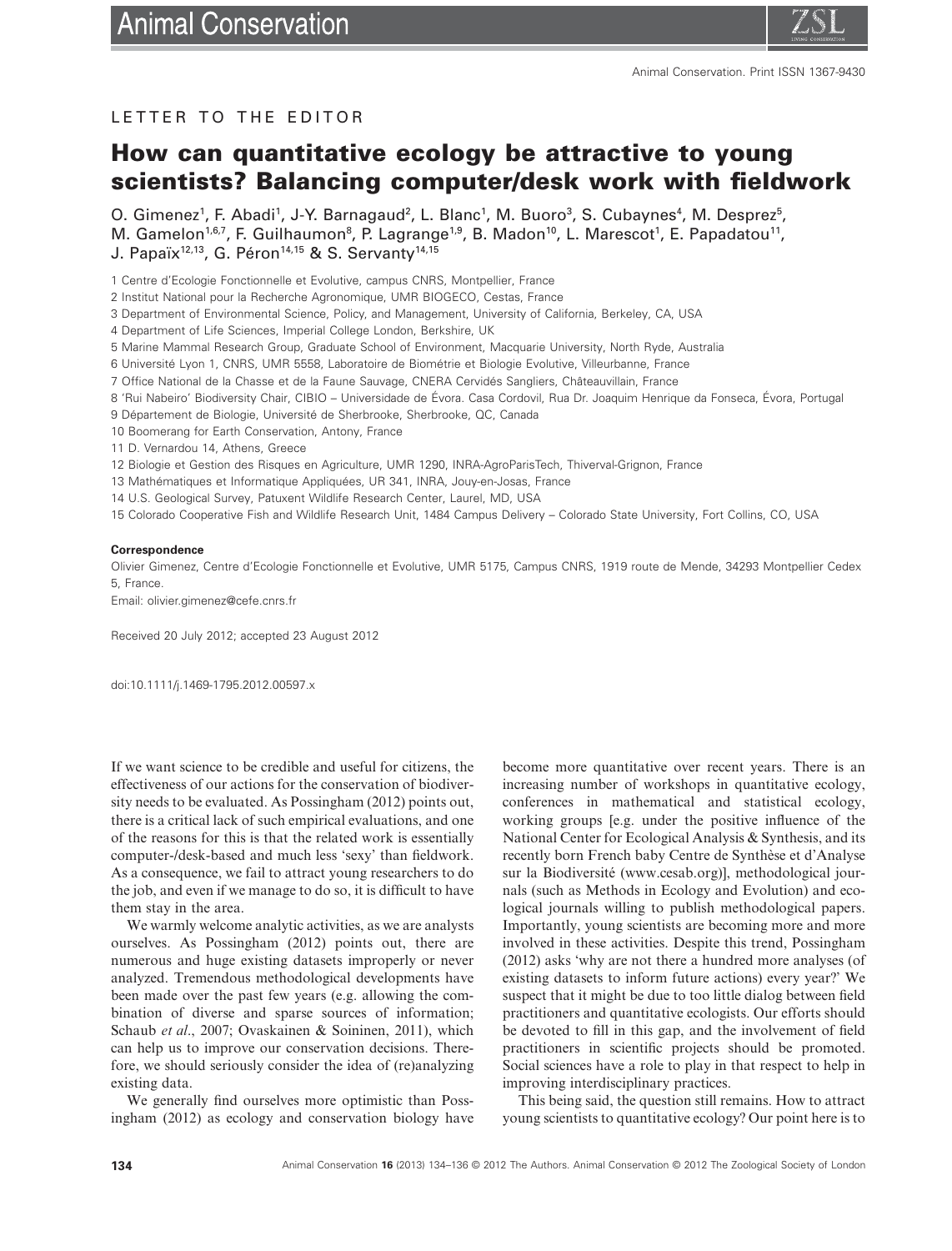share a practice we have encouraged in our group that might help in having young scientists enjoying computer and desk work. We actually take the opposite view to the challenging Possingham's (2012) 'proclamation that conservation needs more analysts, not more field data' (which, he says, 'invariably elicits a hostile reception among field ecologists'); let's collect data, and try to balance quantitative ecology with fieldwork.

We will not reiterate the reasons why collecting data is so important, as it has been done elsewhere (e.g. Clutton-Brock & Sheldon, 2010; Magurran *et al*., 2010). Rather, we would like to share the viewpoint of young scientists (sadly excluding the first author) working in quantitative ecology, with a training in methodology or biology and with some or regular fieldwork practice.

Collecting data and spending time in the field is essential to better understand our study systems. The more we understand the ins and outs of a project and what the stakes are, the more we become keen on investing time and being involved in analyses. Fieldwork experience is crucial to remain biologically relevant and build realistic models as it is the best way to grasp important features of species biology. On the other hand, simply collecting data says nothing. Some may be terrified when it comes to data analysis, as it is well known within the scientific community (e.g. Van Emden, 2008). Being out in the field allows 'feeling' our study animals or plants as well as 'seeing' the data. We can then objectively confirm our assumptions and share our knowledge in a more objective and therefore convincing way. Among existing conservation programs, those adopting the adaptive management framework in which iterative decisions are made in the presence of uncertainty (e.g. Walters, 1986; McCarthy & Possingham, 2007; Runge, 2011) are perfect case studies for young scientists to be involved in the whole process of monitoring, modeling and evaluating. Even if the entire adaptive management process cannot be implemented, the underlying conceptual framework of structured decision making (Gregory *et al*., 2012) remains motivating: information has a value, and in most cases, the optimal allocation of resources includes both continued monitoring and conservation actions (Nichols & Williams, 2006).

If we want students to become analysts, we need to train them in an adequate and motivating way. We therefore call for a revision of quantitative ecology teaching, through the development of more interdisciplinary programs at the undergraduate and graduate levels that would mix modeling, ecology and field practice. In that spirit, a relevant approach has recently been advocated for research programs in which biologists and modelers interact at all stages of a study, from initial model formulation and field study design to data collection and analysis (Restif *et al*., 2012). Such a framework has the potential to help address the 'serious disconnections between the quantitative nature of ecology, the quantitative skills we expect of ourselves and our students, and how we teach and learn quantitative methods' pointed out by Ellison & Dennis (2010). In Switzerland, for example, undergraduate students are taught a one-semester population dynamics course with practical in the summer, during which they are expected to collect data and analyze them. Another example is in Québec where students have typically done two seasons of fieldwork when entering a PhD program. They are therefore highly motivated to use and develop analytical tools to make the best use of the valuable data they have contributed to collect in the field. Knowing the value of data, they seem keener on spending less time in the field and more behind a computer. This integrated training might prove difficult to set up in some countries (e.g. France) where there is a pressure to limit the duration of Master's internships and PhDs, thereby decreasing the opportunities for fieldwork experience in favor of quantitative topics based on existing data. For our proposal to be most effective, all students should be given the opportunity to work in quantitative ecology.

Quantitative conservation biology involves some exciting interconnected aspects of a scientist's job from designing field protocols and experiments, collecting and analyzing data, conceiving and building models, and assessing responses to management and conservation actions. To encourage young scientists embracing this richness, let's send them on the field!

# **Acknowledgements**

This is a contribution of the 'boulet' team.

### **References**

- Clutton-Brock, T. & Sheldon, B.C. (2010). Individuals and populations: the role of long-term, individual-based studies of animals in ecology and evolutionary biology. *Trends Ecol. Evol.* **25**, 562–573.
- Ellison, A.M. & Dennis, B. (2010). Paths to statistical fluency for ecologists. *Front. Ecol. Environ.* **8**, 362–370.
- Gregory, R., Failing, L., Harstone, M., Long, G., McDaniels, T. & Ohlson, D. (2012). *Structured decision making: a practical guide to environmental management choices*. Chichester: John Wiley & Sons, Ltd.
- Magurran, A.E., Baillie, S.R., Buckland, S.T., Dick, J.M., Elston, D.A., Scott, E.M., Rognvald, I.S., Somerfield, P.J. & Watt, A.D. (2010). Long-term datasets in biodiversity research and monitoring: assessing change in ecological communities through time. *Trends Ecol. Evol.* **25**, 574–582.
- McCarthy, M.A. & Possingham, H.P. (2007). Active adaptive management for conservation. *Conserv. Biol.* **21**, 956–963.
- Nichols, J.D. & Williams, B.K. (2006). Monitoring for conservation. *Trends Ecol. Evol.* **21**, 668–673.
- Ovaskainen, O. & Soininen, J. (2011). Making more out of sparse data: hierarchical modeling of species communities. *Ecology* **92**, 289–295.
- Possingham, H. (2012). How can we sell evaluating, analyzing and synthesizing to young scientists. Commentary. *Anim. Conserv.* **15**, 229–230.